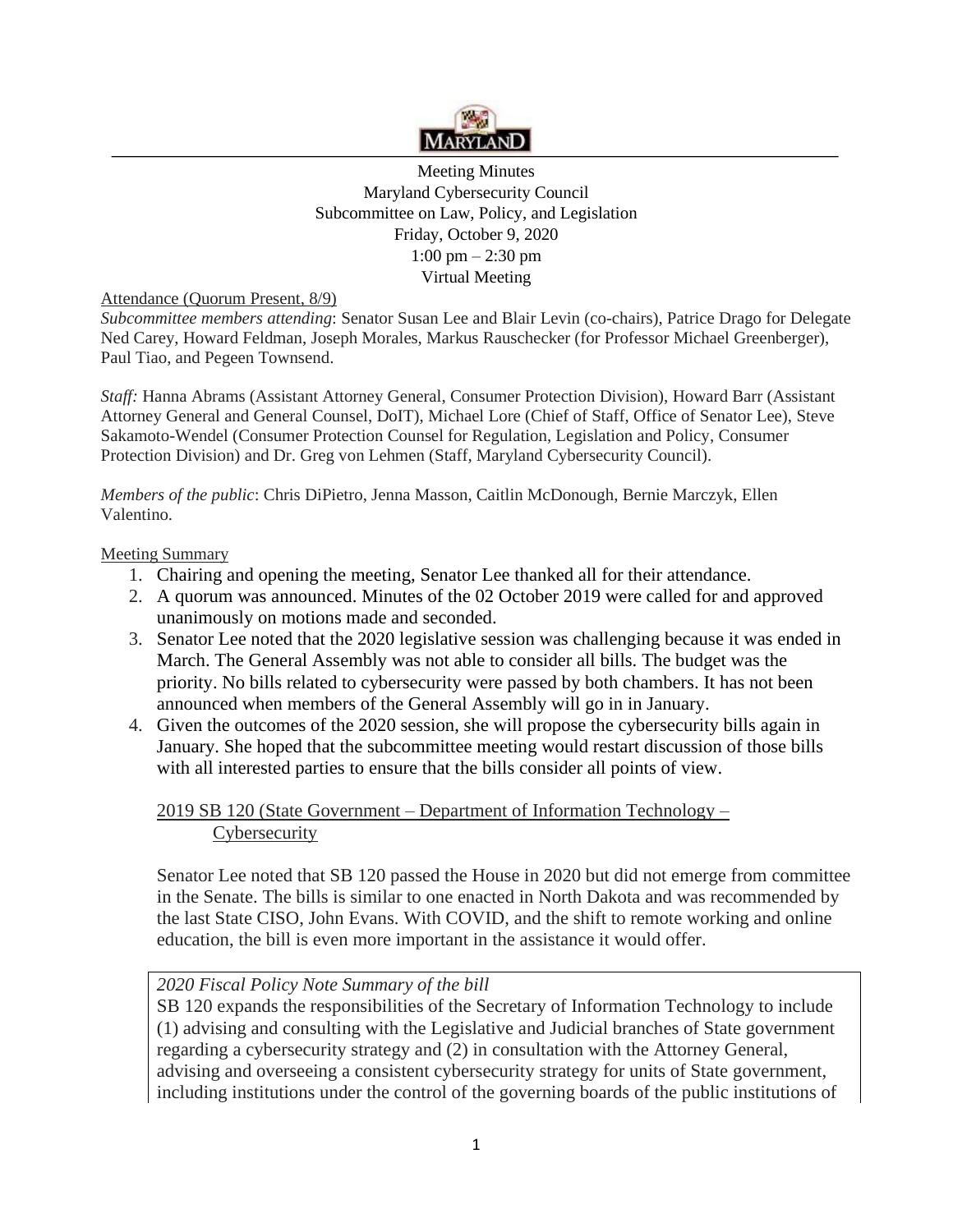higher education, counties, municipal corporations, school districts, and all other political subdivisions of the State

## 2020 SB 201/HB 237 (Commercial Law – Personal Information Protection Act – Revisions).

Senator Lee indicated that she thought the bill could pass in 2021. It is consistent with legislation that the General Assembly has already passed and merely updates the definition of personal information in response to advances in technology.

Hanna Abrams pointed out that there was greater public understanding of geolocation as a result of contact tracing. She asked whether the bill's inclusion of social media should be removed. Patrice Drago noted that both geolocation and social media had been removed from the definition of personal information last session in the discussions with interested parties.

Howard Feldman pointed to a practical problem with the Section  $\S 14-3501$  (e)(i)(1) of the current PIPA statute, suggesting that unencrypted names should not be considered "personal information in the meaning of the statute". This would require a change in the law:

*From*:

- *(e) (1)* "Personal Information means:
	- (i) An individual's first name or first initial and last name in combination with any one **or** more of the following data elements, when the name or the data elements are not encrypted, redacted, or otherwise protected by another method that renders the information unreadable or unusable"

*To* 

(i) "An individual's first name or first initial and last name in combination with any one or more of the following data elements, *when the data elements* are not encrypted, redacted, or otherwise protected by another method that renders the information unreadable or unusable"

Michael Lore agreed with the change and suggested that the current language was a drafting error that could be rectified.

## *2020 Fiscal Policy Note Summary of the bill*

SB 201/HB 237 expands the Maryland Personal Information Protection Act (MPIPA) by (1) covering additional types of personal information; (2) expanding the types of businesses that are required to implement and maintain reasonable security procedures and practices to protect personal information from unauthorized use; (3) shortening the period within which businesses must provide required notifications to consumers after a data breach; and (4) requiring additional information to be provided to the Office of the Attorney General (OAG) after a breach has occurred. Violation of the bill is an unfair, abusive, or deceptive trade practice under the Maryland Consumer Protection Act (MCPA), subject to MCPA's civil and criminal penalty provisions.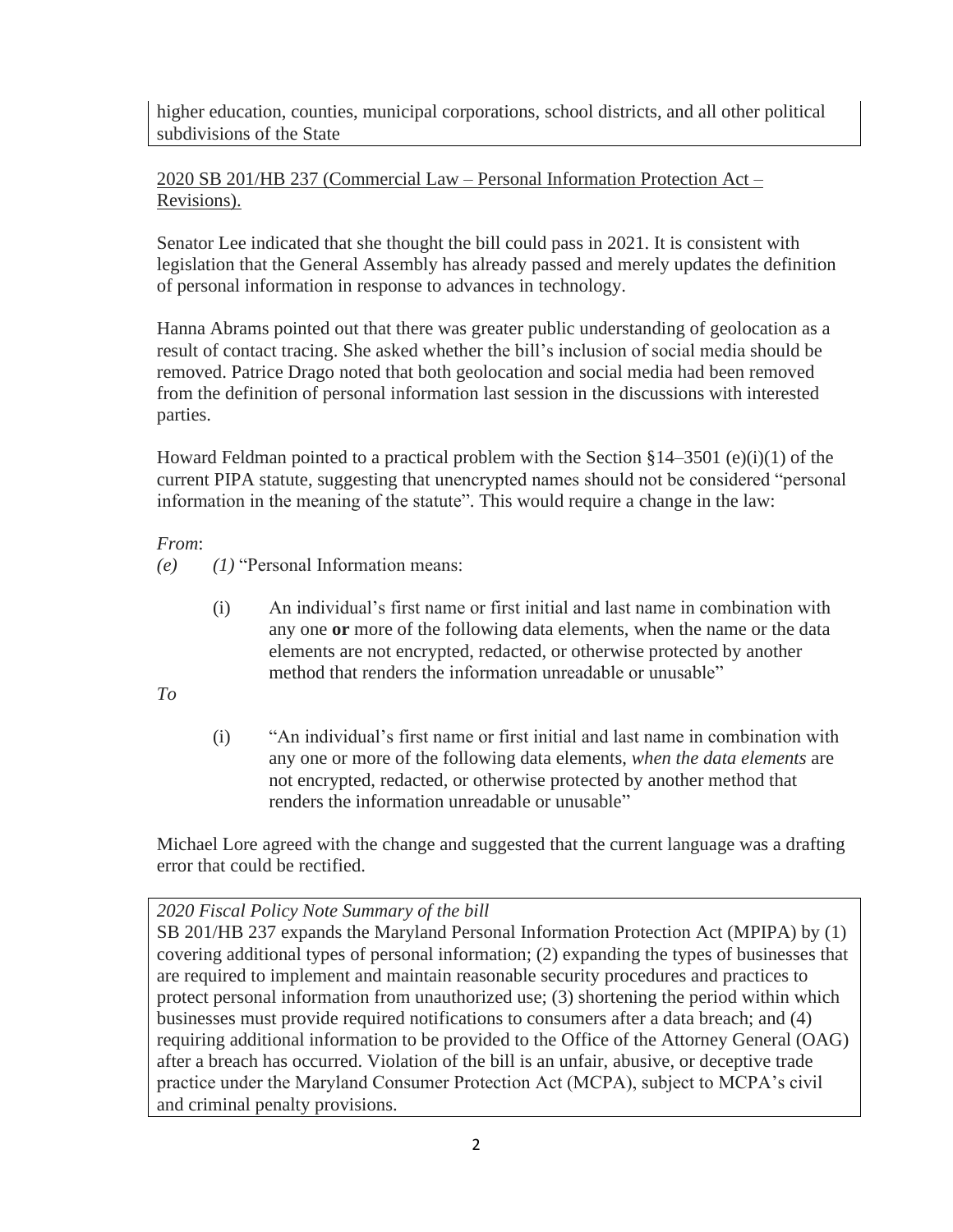# 2020 SB 443 Consumer Protection – Security Features for Connected Devices

Michael Lore noted that the bill is consistent with FTC guidelines.

Paul Tiao asked whether the bill covered industrial control devices as well as consumer products, whether there was grandfathering of products already on the market, and whether enforcement action would fall on the seller or the manufacturer. Michael Lore observed that the bill only pertains to consumer products, not to industrial control devices. Senator Lee noted that enforcement action would fall on the manufacturer, not on the seller.

Mr. Tiao indicated that the bill would not only extend some protection to the consumer but might also diminish botnets and have larger social benefits. Given that California enacted a similar law, Mr. Tiao suggested that it would be beneficial to know their experience with it.

Senator Lee observed, as did Patrice Drago for Delegate Carey, that the Senate and House committee members last session did not understand the need for the bill. Both thought it would be useful to arrange a demonstration of how easy it is to hack IoT devices. Dr. von Lehmen was asked to explore whether that could be done.

## *2020 Fiscal Policy Note Summary of the bill*

SB 443 requires a manufacturer of a "connected device" to equip the device with a reasonable "security feature" that is (1) appropriate to the nature and function of the connected device; (2) appropriate to the information the connected device collects, contains, or transmits; and (3) designed to protect the connected device from unauthorized access, destruction , or modification. A connected device is considered to have a reasonable security feature if it meets these requirements and is equipped with a means for authentication outside of a local area network that includes either (1) a preprogrammed password that is unique to each connected device or (2) a process that requires the user to generate a new means of authentication before the user is granted access for the first time. Violation of the bill is an unfair, abusive, or deceptive trade practice under the Maryland Consumer Protection Act (MCPA), subject to MCPA's civil and criminal penalty provisions.

## SB 30/HB 215 (Criminal Law – Crimes Involving Computers – Ransomware)

Senator Lee observed that the surge in ransomware attacks this year makes the bill more important than ever and thought that it had a high probability of passing. In the last session, the bill was heard but the session ended before it could be voted out.

Mr. Tiao pointed out that the context has changed dramatically. A few years back ransomware was not a major problem. Today it is with big ransoms being demanded. The most common vector is business email compromise.

## *2020 Fiscal Policy Note Summary*

This bill prohibits a person from knowingly possessing "ransomware" with the intent to use it for specified purposes and establishes criminal penalties for violations. The bill applies prospectively to any cause of action arising on or after the bill's October 1, 2020 effective date.